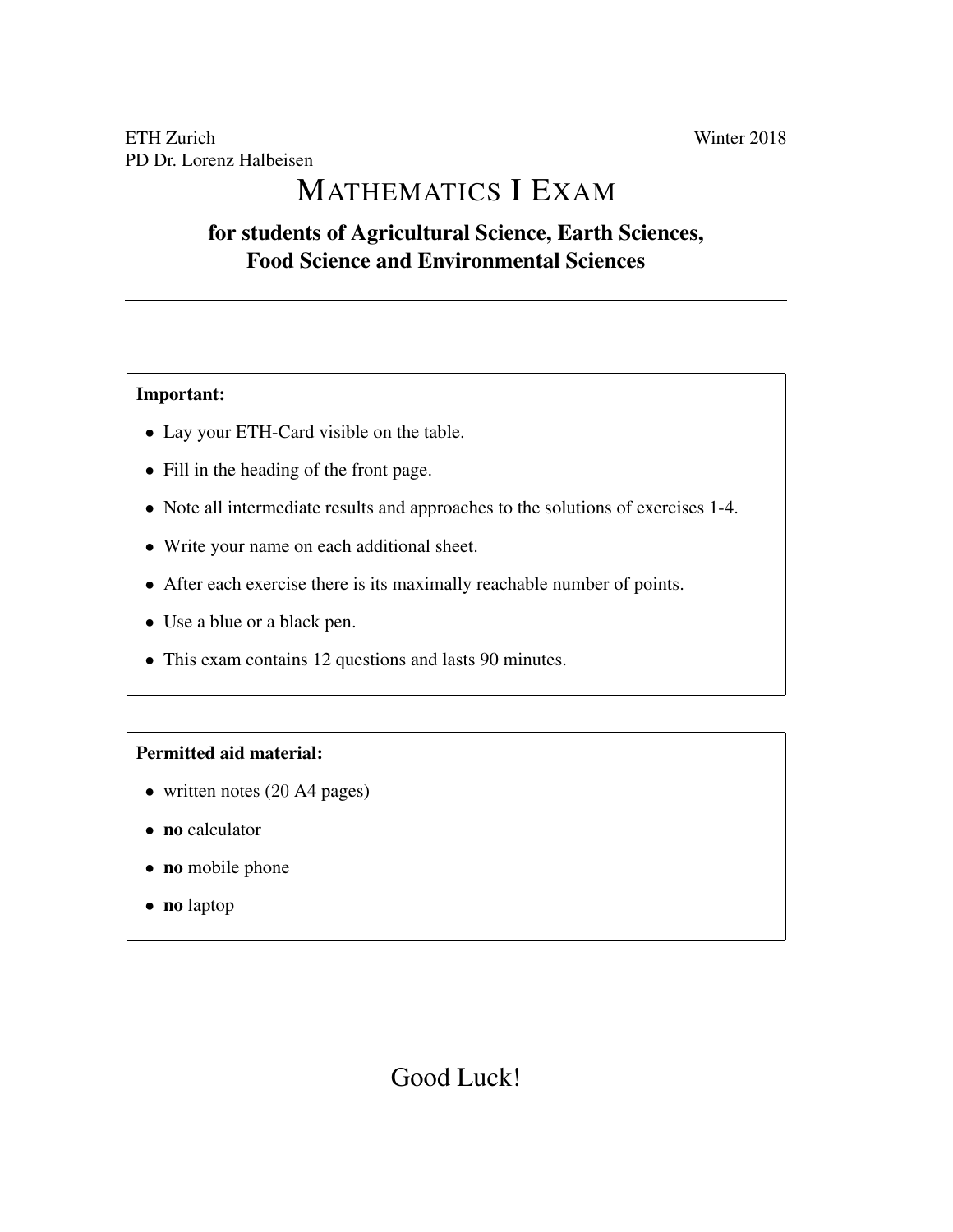1. Consider the function

$$
f(x) = \frac{x}{\ln x}.
$$

| a) What is the (maximal) domain where $f$ is defined?             | 2 points |
|-------------------------------------------------------------------|----------|
| <b>b</b> ) In what (maximal) interval is $f$ strictly increasing? | 2 points |
| c) Find the local maxima and minima of $f$ ?                      | 2 points |
| <b>d</b> ) What is the range of the function $f$ ?                | 3 points |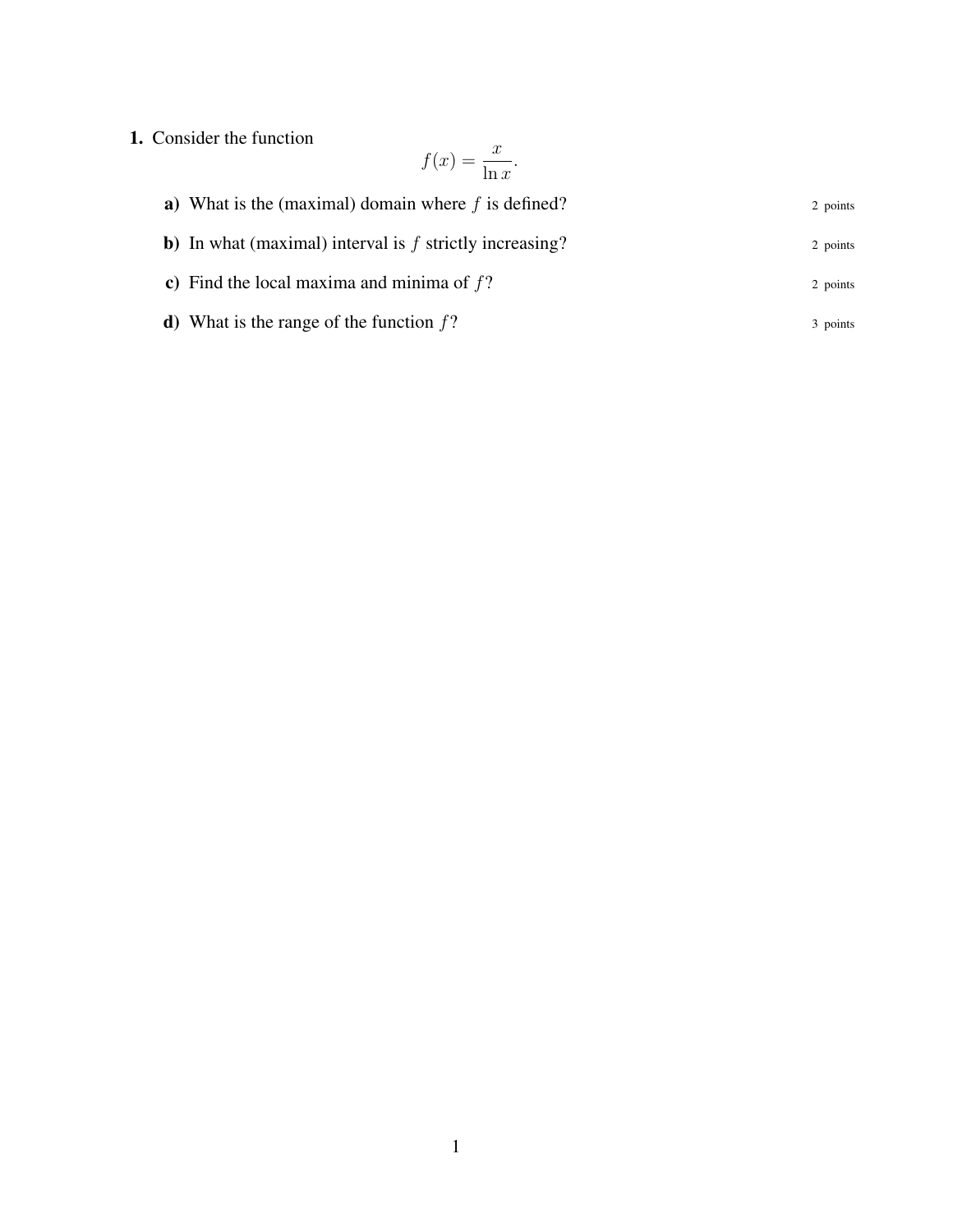2. Determine the general solution of each of the following differential equations:

| <b>a</b> ) $y' = e^y$ .       | 4 points |
|-------------------------------|----------|
| <b>b</b> ) $y'' = 6y' - 9y$ . | 4 points |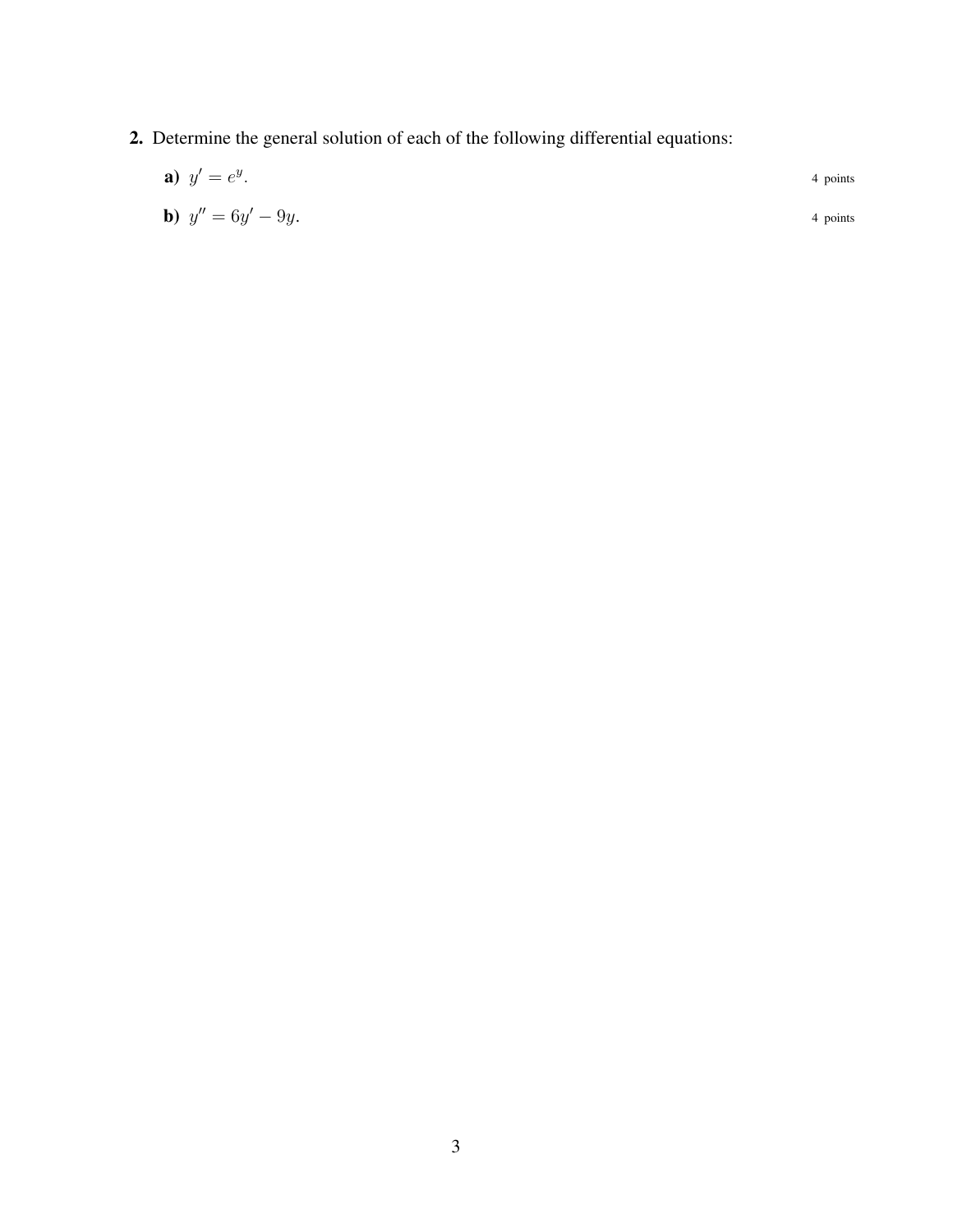3. Consider the system of ordinary differential equations

$$
\begin{cases}\nx + y + z &= 1 \\
2x + 7y + 7z &= 2 \\
4x + 9y + k^2z &= k + 7\n\end{cases}
$$

where  $k$  is a real parameter.

| a) Determine the general solution of this system when $k = 0$ .    | 3 points |
|--------------------------------------------------------------------|----------|
| For which values of $k$                                            |          |
| <b>b</b> )  does the coefficient matrix of the system have rank 2? | 2 points |
| c)  does the system have no solution?                              | 2 points |
| <b>d</b> )  does the system have infinitely many solutions?        | 2 points |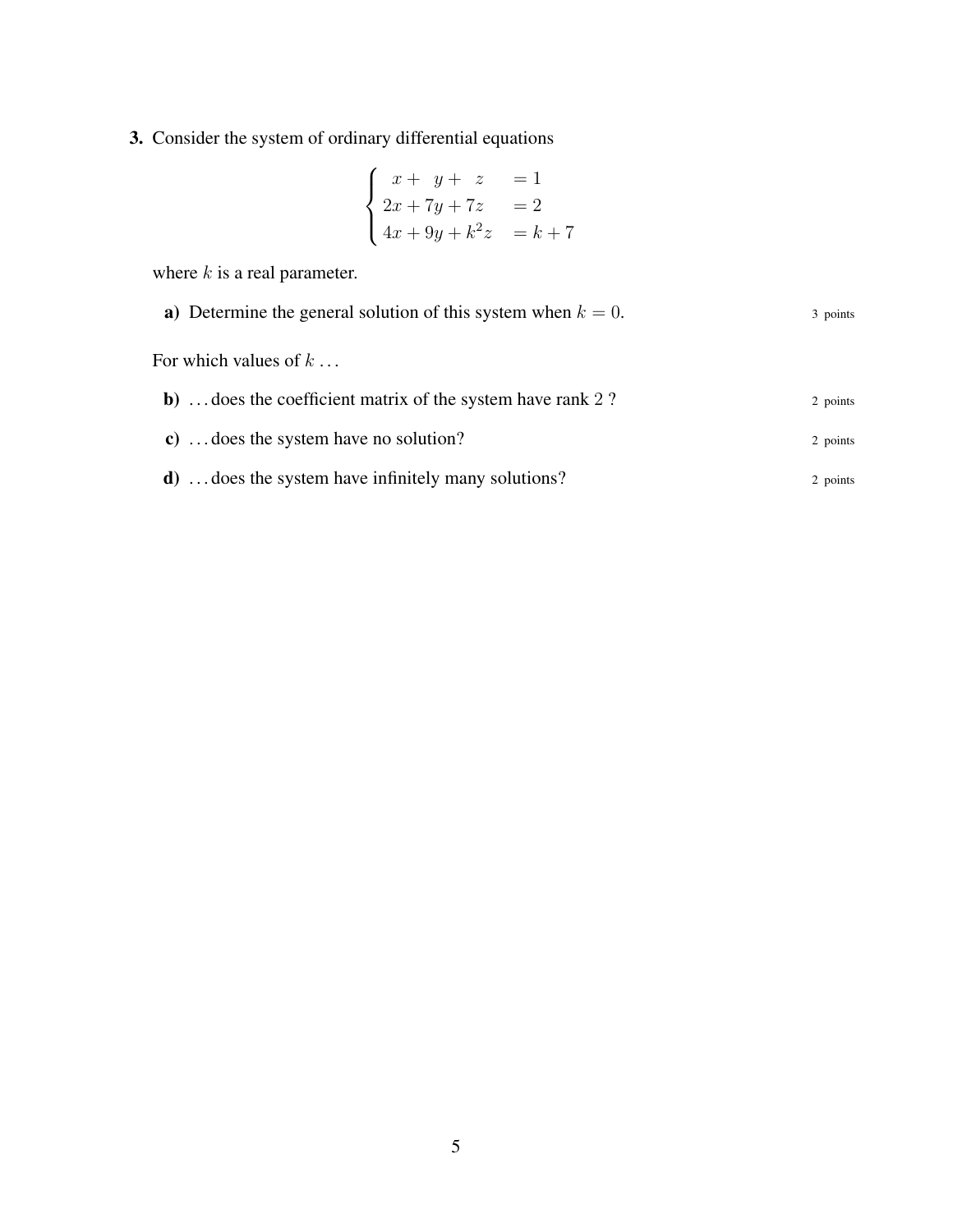4. Consider the matrix

$$
A = \begin{pmatrix} 0 & 0 & 0 \\ 6 & -2 & -4 \\ -2 & 2 & 2 \end{pmatrix}.
$$

**a)** Is 
$$
\vec{v} = \begin{pmatrix} 1 \\ -1 \\ 2 \end{pmatrix}
$$
 an eigenvector of A?

**b**) Is the matrix  $A + I$  invertible, where I denotes the  $3 \times 3$  identity matrix?

c) Determine the eigenvalues of  $A$  and their corresponding multiplicities.  $2$  points

d) Does the system of linear differential equations

$$
\dot{\vec{x}} = A\vec{x}
$$

admit unbounded solutions?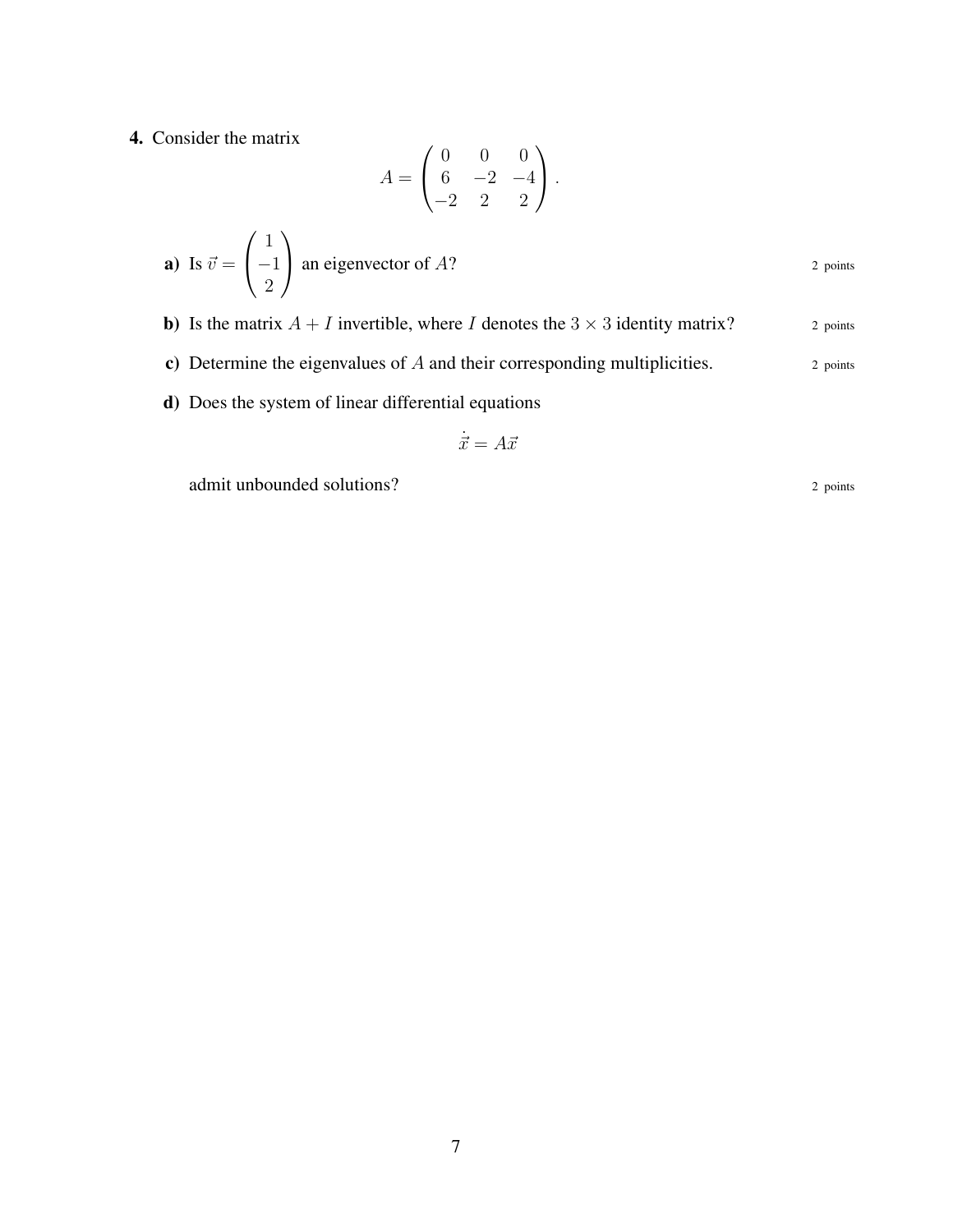#### For questions 5-12:

Mark the correct answer. There is always exactly one correct answer and 2 points per question. Wrong or multiple answers will be valuated with 0 points.

5. For what values of  $k$  is the function

$$
f(x) = \begin{cases} x^3 + k & \text{für } x < -1, \\ 2x + 2 & \text{für } x \ge -1, \end{cases}
$$

continuous for all  $x \in \mathbb{R}$ ?



6. Which of the following polynomials has both  $1 + i$  and  $1 - 2i$  as zeroes?

(a) 
$$
x^4 + 3x^2 + 6x + 10
$$
.  
\n(b)  $x^4 + 3x^2 - 6x + 10$ .  
\n(c)  $x^4 + 4x^3 + 11x^2 + 14x + 10$ .  
\n(d)  $x^4 - 4x^3 + 11x^2 - 14x + 10$ .

7. Which expression is equal to the area of a disk of radius  $r$ ?

(a) 
$$
\int_0^r (r^2 - x^2) dx
$$
.  
\n(b)  $4 \int_0^r \sqrt{r^2 - x^2} dx$ .  
\n(d)  $\int_{-r}^r \sqrt{r^2 - x^2} dx$ .

**8.** The integral  $\int_0^{\sqrt{2}}$ 0  $\frac{3x^2}{\sqrt{2-x^2}}dx$  equals  $\top$  (a) 3. (b)  $\frac{3}{2}\pi$ .  $(c)$  3(1 – √ 2). (d) 3 √ 2.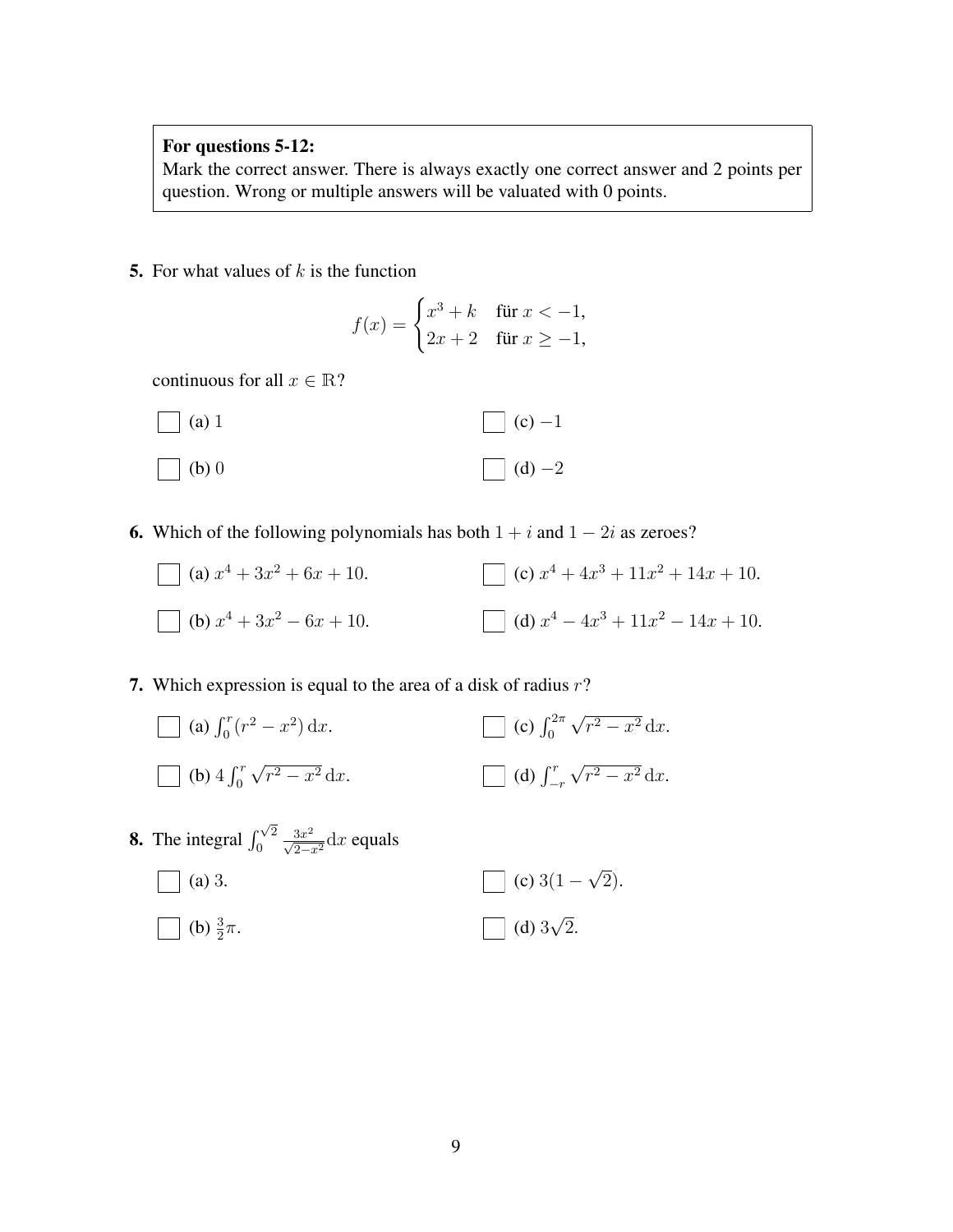9. Which phase line corresponds to the differential equation



10. Which function is a solution of the differential equation

$$
\dot{y} - \frac{1}{t+1}y = 1
$$
 ?

(a) 
$$
\ln(t-1) \cdot (t+1)
$$
.  
\n(b)  $\ln(t-1) \cdot (t-1)$ .  
\n(c)  $\ln(t+1) \cdot (t-1)$ .  
\n(d)  $\ln(t+1) \cdot (t+1)$ .

11. Which of the following sets is a subspace of  $\mathbb{R}^3$ ?

$$
\Box \text{ (a) } \left\{ \begin{pmatrix} 1 \\ 0 \\ 0 \end{pmatrix} + t \begin{pmatrix} -1 \\ 1 \\ 2 \end{pmatrix} \middle| t \in \mathbb{R} \right\}
$$

$$
\Box \text{ (b) } \left\{ \begin{pmatrix} x \\ y \\ 0 \end{pmatrix} \middle| x \ge 0 \text{ und } y \ge 0 \right\}
$$

$$
\Box \text{ (c) } \left\{ \begin{pmatrix} x \\ y \\ 2x + y \end{pmatrix} \middle| x, y \in \mathbb{R} \right\}
$$

$$
\Box \text{ (d) } \left\{ \begin{pmatrix} x \\ y \\ z \end{pmatrix} \middle| xyz = 0 \right\}
$$